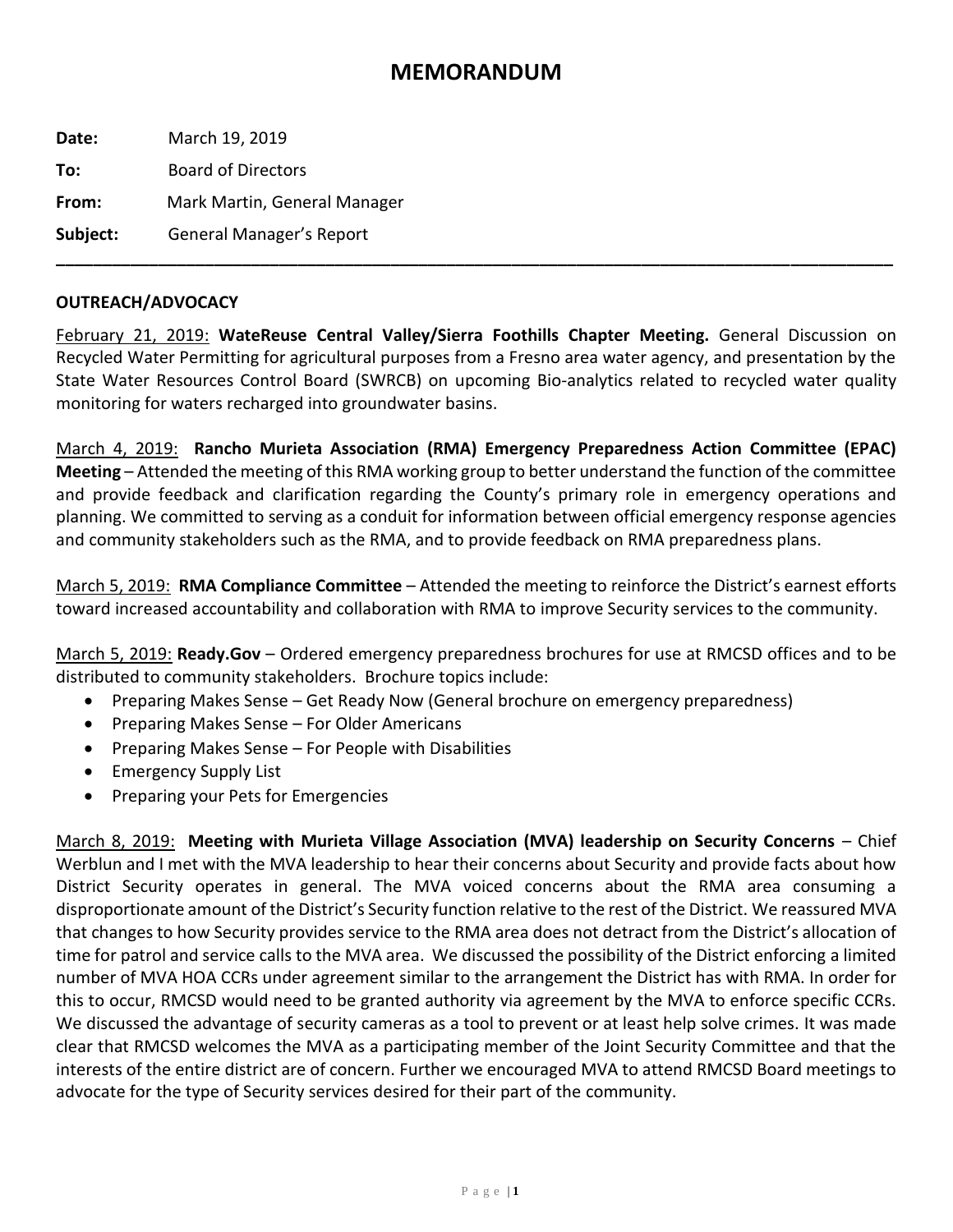March 8, 2019: **Reached out to Rancho Murieta Country Club (RMCC) on meeting to discuss Security Concerns** - Contacted Ron Svien, RMCC GM to offer a meeting with myself and Chief Werblun to discuss the Country Club's security concerns. Mr. Svien thanked CSD for its offer and committed to scheduling a future meeting for the discussion.

March 12, 2019: **Presidents Meeting.** Director Clark and I met with Ron Svien, General Manager of RMCC. RMCC Board President Mike Martel and RMA's representatives Alex Bauer and Greg Vorster were unable to attend. Despite the light attendance, we had a very good discussion on graffiti.

March 13, 2019: **Sacramento Central Groundwater Authority (SCGA)**. Attended Regular Board Meeting. Discussion on SCGA negotiations with Omochumne-Hartnell Water District (OHWD) to retain the function as a Groundwater Sustainability Agency (GSA) for the groundwater within their area of jurisdiction with some minor boundary adjustments.

Below is a map reflecting the approximate boundaries of SCGA's GSA authority (Light blue area Sacramento Valley – South American north of the Cosumnes River), the OHWD GSA boundary (Dark blue area), and the Sloughhouse Resource Conservation District (SRCD) GSA area (Light blue area south of the Cosumnes River) indicated as San Joaquin Valley – Cosumnes.



It is important we monitor the GSA's in our area in the event riparian water rights are impacted by groundwater recharge banking or other groundwater activities that could impair Rancho Murieta's general rights to water.

March 14, 2019: **Regional Water Authority (RWA).** Attended regular Board meeting. The RWA is a Joint Powers Authority (JPA) where operational revenues come from the dues of participating agencies. As a standing Board